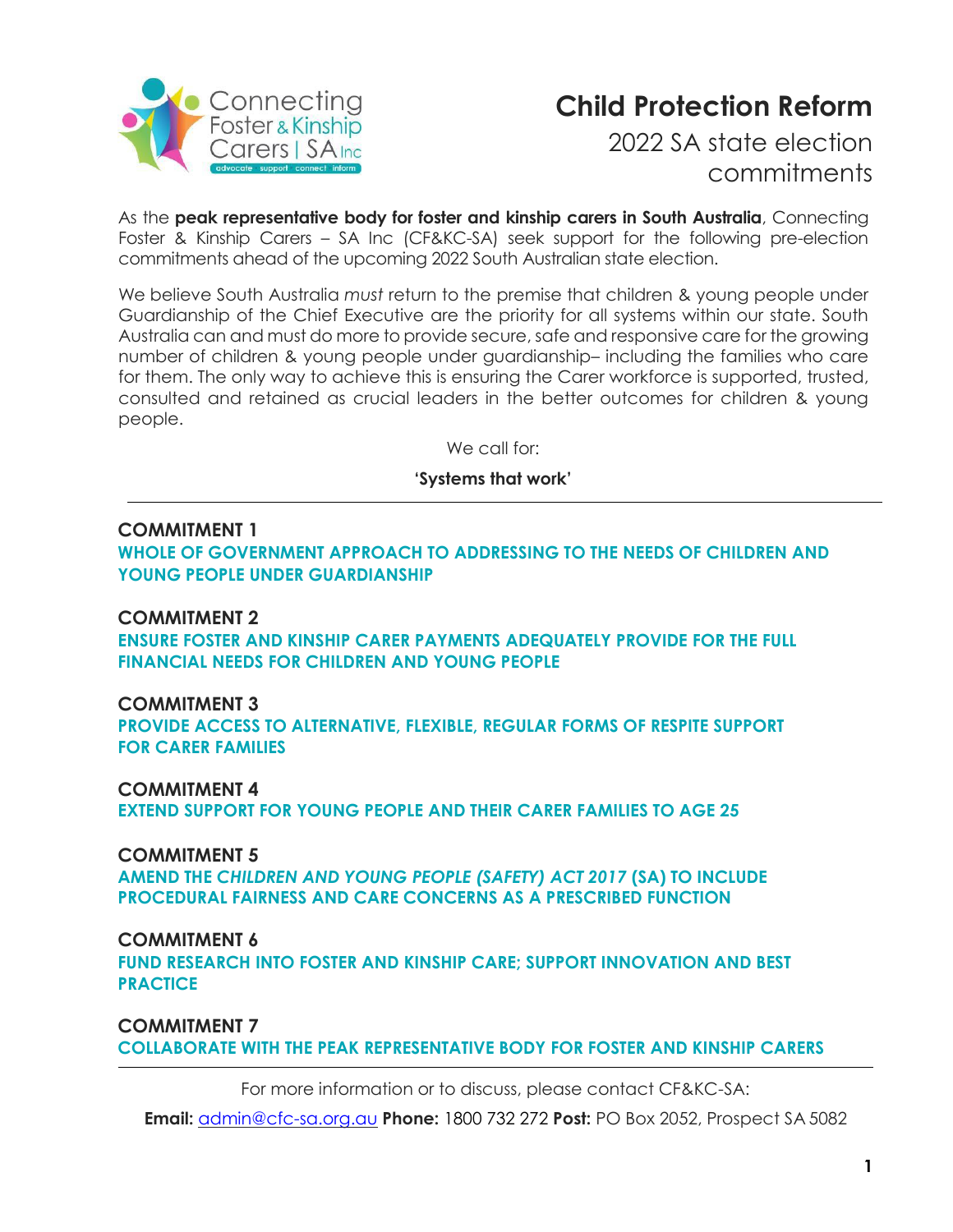

# **Child Protection Reform**

SA state election commitments

| What we are asking for                                                                                                                                                                                                   | Why we are asking                                                                                                                                                                                                                                                                                                                                                                                                                                                                                                         |
|--------------------------------------------------------------------------------------------------------------------------------------------------------------------------------------------------------------------------|---------------------------------------------------------------------------------------------------------------------------------------------------------------------------------------------------------------------------------------------------------------------------------------------------------------------------------------------------------------------------------------------------------------------------------------------------------------------------------------------------------------------------|
| <b>COMMITMENT 1</b><br><b>WHOLE OF GOVERNMENT</b><br><b>APPROACH TO</b><br><b>ADDRESSING THE NEEDS</b><br><b>OF CHILDREN AND</b><br><b>YOUNG PEOPLE UNDER</b><br><b>GUARDIANSHIP</b>                                     | South Australian Carers report ongoing stress in navigating multiple systems and government<br>policy to access the required supports for their children & young people. We call for each<br>jurisdiction across state government to focus on priority access for early intervention and<br>prompt access to services for children and young people in family based care.                                                                                                                                                 |
|                                                                                                                                                                                                                          | Adequate financing, resourcing and training is required for employee/specialist retention<br>across each government department. It is fundamental to ensure rapid response and priority<br>access to services for children & young people under guardianship.                                                                                                                                                                                                                                                             |
|                                                                                                                                                                                                                          | We therefore call for:                                                                                                                                                                                                                                                                                                                                                                                                                                                                                                    |
|                                                                                                                                                                                                                          | 1. all departments (i.e. Education, Health) to provide priority access to services and<br>resources for children & young people under guardianship;                                                                                                                                                                                                                                                                                                                                                                       |
|                                                                                                                                                                                                                          | 2. all departments to be trauma informed & prioritise consulting with family based Carers;                                                                                                                                                                                                                                                                                                                                                                                                                                |
|                                                                                                                                                                                                                          | 3. increased interagency communication across government departments as fundamental<br>practice in the successful provision of early intervention and support to children and<br>young people under guardianship.                                                                                                                                                                                                                                                                                                         |
|                                                                                                                                                                                                                          | We are aware the current Minister for Child Protection meets regularly with caucus to progress<br>areas of mutual support and collaboration for young people under guardianship. We call for<br>an increase in this commitment throughout all departments with Carers as vital stakeholders.                                                                                                                                                                                                                              |
| <b>COMMITMENT 2</b><br><b>ENSURE FOSTER AND</b><br><b>KINSHIP CARER</b><br><b>PAYMENTS ADEQUATELY</b><br><b>PROVIDE FOR THE FULL</b><br><b>FINANCIAL NEEDS FOR</b><br><b>RAISING CHILDREN AND</b><br><b>YOUNG PEOPLE</b> | South Australian Carer Payments are <b>still insufficient</b> in comparison to the full cost of caring for<br>young people in family based care when benchmarked against other states and territories.<br>Carers report feeling exhausted and devalued; fighting for basic needs for their children and<br>young people. There is a severe lack of transparency of reimbursements and entitlements<br>and a lack of awareness by decision makers regarding the direct and indirect financial<br>impact on Carer families. |
|                                                                                                                                                                                                                          | We call for immediately <b>honouring</b> the emotional, financial and psychological commitment<br>Carers willingly and openly develop when they raise children and young people on behalf of<br>the state.                                                                                                                                                                                                                                                                                                                |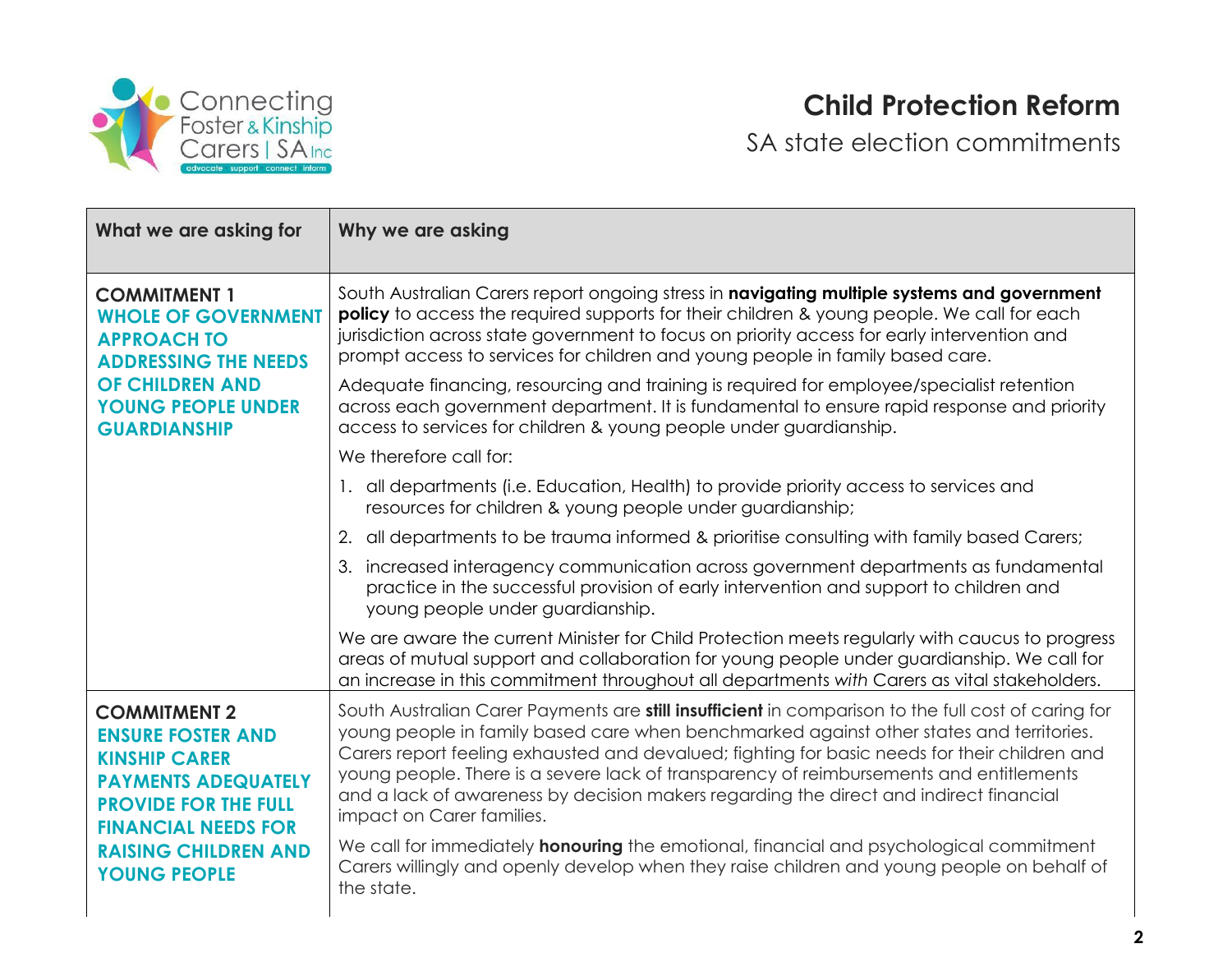|                                                                                                                                                                    | Carers report that:<br>reimbursements must be paid in a timely manner so that financial strain is minimised;<br>current reimbursement delays impact the wellbeing of children - particulalry in<br>accessing timely services and support;<br>there is persistent, pervasive stigmatisation they are "doing it for the money";<br>$\bullet$<br>information regarding the payment process & decision making is not transparent or<br>easy to understand;<br>children are missing out on crucial support and services in their formative years due to<br>an inappropriate assessment and special needs loading tool. |
|--------------------------------------------------------------------------------------------------------------------------------------------------------------------|-------------------------------------------------------------------------------------------------------------------------------------------------------------------------------------------------------------------------------------------------------------------------------------------------------------------------------------------------------------------------------------------------------------------------------------------------------------------------------------------------------------------------------------------------------------------------------------------------------------------|
|                                                                                                                                                                    | Increasing the reimbursement of the base level payments will <b>help with the retention</b> of Carers<br>and the future recruitment of new Carers.                                                                                                                                                                                                                                                                                                                                                                                                                                                                |
|                                                                                                                                                                    | We therefore call for:                                                                                                                                                                                                                                                                                                                                                                                                                                                                                                                                                                                            |
|                                                                                                                                                                    | 1. an increase in base level carer payments across all ages ranges to either meet or exceed<br>the National average;                                                                                                                                                                                                                                                                                                                                                                                                                                                                                              |
|                                                                                                                                                                    | 2. the commissioning of research to ascertain the true cost to Carers caring for children and<br>young people under guardianship; and                                                                                                                                                                                                                                                                                                                                                                                                                                                                             |
|                                                                                                                                                                    | the DCP Complex Assessment Tool and Special Needs Loading Tool to be age<br>3.<br>appropriate in its function; ensuring children and young people are receiving adequate<br>supports as soon as required in their formative years, linked to objective assessment results<br>and clear recommendations for therapeutic support.                                                                                                                                                                                                                                                                                   |
|                                                                                                                                                                    | We are aware the review of these aforementioned tools are listed in the "every effort for<br>every child" strategy as a forward agenda phase 3 piece in 2022.                                                                                                                                                                                                                                                                                                                                                                                                                                                     |
|                                                                                                                                                                    | We call for this to be bought forward for the immediate benefit for children and young<br>people and their needs.                                                                                                                                                                                                                                                                                                                                                                                                                                                                                                 |
| <b>COMMITMENT 3</b><br><b>PROVIDE ACCESS TO</b><br><b>ALTERNATIVE, FLEXIBLE,</b><br><b>REGULAR FORMS OF</b><br><b>RESPITE SUPPORT FOR</b><br><b>CARER FAMILIES</b> | South Australian Carers are not receiving adequate, appropriate and consistent respite<br>support for their children and young people.                                                                                                                                                                                                                                                                                                                                                                                                                                                                            |
|                                                                                                                                                                    | Carers report that:<br>they are not receiving respite in a timely manner<br>there is ongoing stigmatisation when accessing respite<br>the current formal respite arrangements are often <b>inaccessible</b> and/or inappropriate.<br>$\bullet$                                                                                                                                                                                                                                                                                                                                                                    |
|                                                                                                                                                                    | Carer families ask for alternatives that fit with their lifestyles and are inclusive of all the children<br>and young people in their family.                                                                                                                                                                                                                                                                                                                                                                                                                                                                     |
|                                                                                                                                                                    | Provision of services that support foster and kinship carer families to have a break or help<br>relieve pressure (e.g. babysitting, cleaning, gardening, holidays) would be more suitable and<br>support the retention of healthy carers.                                                                                                                                                                                                                                                                                                                                                                         |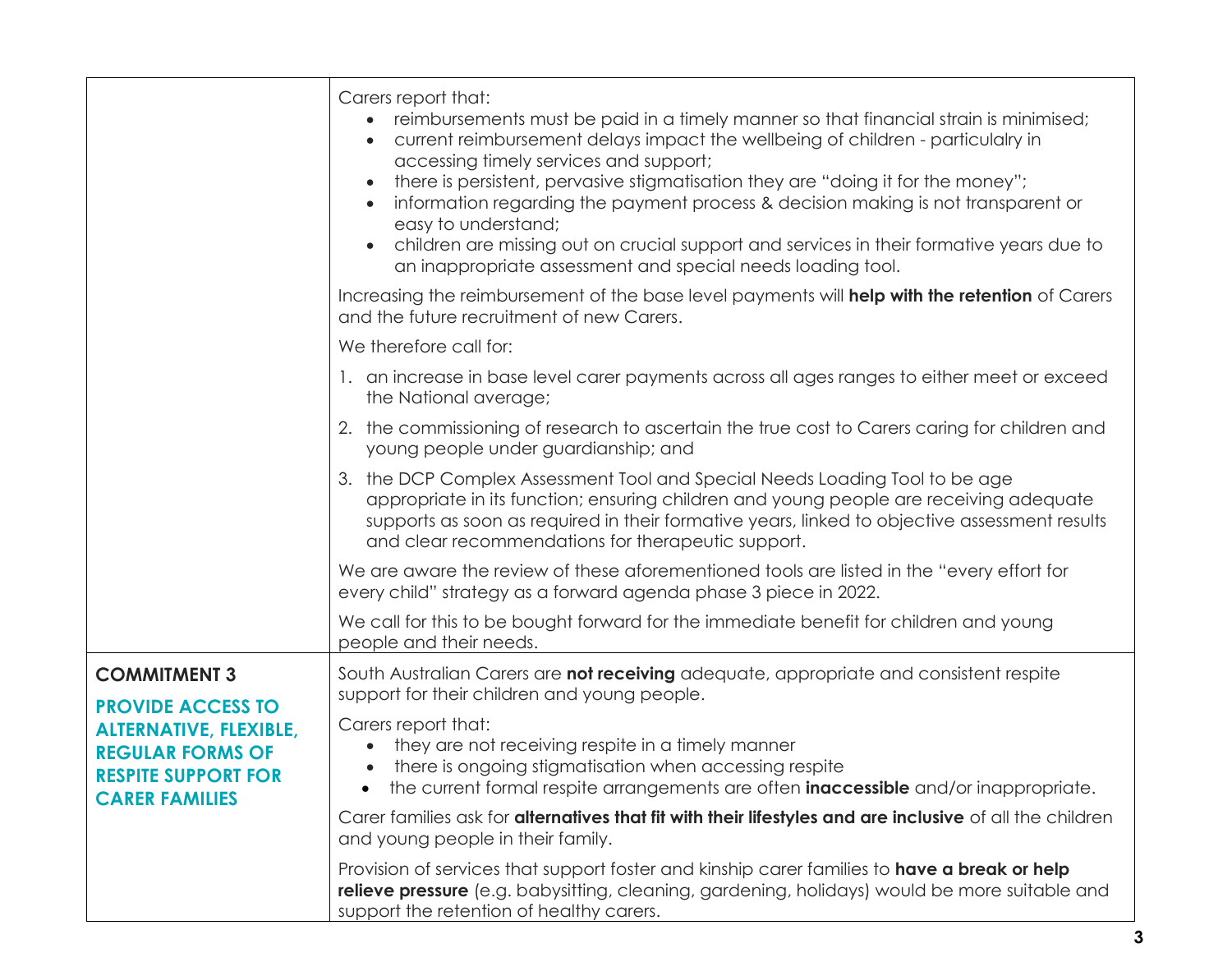|                                                                                                                                | We therefore call for:                                                                                                                                                                                                                                                                                                                                                                                                                                                                  |
|--------------------------------------------------------------------------------------------------------------------------------|-----------------------------------------------------------------------------------------------------------------------------------------------------------------------------------------------------------------------------------------------------------------------------------------------------------------------------------------------------------------------------------------------------------------------------------------------------------------------------------------|
|                                                                                                                                | 1. a commitment to respite care as a necessary, legitimate and skilled form of care that<br>promotes children's wellbeing;                                                                                                                                                                                                                                                                                                                                                              |
|                                                                                                                                | 2. an increased commitment to recruiting more respite carers across all of South Australia;                                                                                                                                                                                                                                                                                                                                                                                             |
|                                                                                                                                | 3. formal acknowledgement that Carers have the right to respite, which is not to be<br>stigmatised as a reflection on their level of skill, commitment and love for their child or<br>young person;                                                                                                                                                                                                                                                                                     |
|                                                                                                                                | 4. facilitating respite opportunities proactively for Carers, to preserve placements and retain<br>healthy Carers.                                                                                                                                                                                                                                                                                                                                                                      |
|                                                                                                                                | We are aware the DCP are committing to flexible respite as part of the existing departmental<br>recruitment and retention taskforce, of which our organisation participates regularly.                                                                                                                                                                                                                                                                                                  |
| <b>COMMITMENT 4</b><br><b>EXTEND SUPPORT FOR</b><br><b>YOUNG PEOPLE AND</b><br><b>THEIR CARER FAMILIES</b><br><b>TO AGE 25</b> | Research indicates young people who leave care at an early age have a higher instance<br>of substance abuse, homelessness, unemployment and poor educational outcomes.<br>Support for young people in care past the age of 18 helps reduce uncertainty and the risk of<br>homelessness                                                                                                                                                                                                  |
|                                                                                                                                | Current initiatives offered through the DCP provide support to 21 in specific instances where<br>particular education & employment parameters are met by the young person in family<br>based care. Whilst these young people are engaged in education, there is concern the<br>arrangement is not meeting the needs of this vulnerable group of young people in the areas<br>of accessing and retaining housing, daily living skills, financial management and psychosocial<br>support. |
|                                                                                                                                | We therefore call for:                                                                                                                                                                                                                                                                                                                                                                                                                                                                  |
|                                                                                                                                | 1. The extension of carer support payments to assist Carers to continue to care for young<br>people under the age of 25; for those who are not yet ready to leave care i.e. pursuing<br>further education or apprentice based qualifications, and to assist in the long term<br>establishment of financial, education, psychological support needs and<br>accessing/maintaining housing                                                                                                 |
|                                                                                                                                | Extending support for young people and their Carer families to age 25 based on their<br>individual needs would allow young people the additional time to grow from a secure family<br>base, hopefully reducing the odds of homelessness, interaction with the judicial system and<br>reliance on further government issued financial supports.                                                                                                                                          |
| <b>COMMITMENT 5</b><br><b>AMEND THE CHILDREN</b><br><b>AND YOUNG PEOPLE</b><br>(SAFETY) ACT 2017 (SA)                          | Currently the Children and Young People (Safety) Act 2017 (CYPS Act) and the associated<br>Amendment Bill, does not include procedural fairness or the care concerns process as a<br>prescribed function. Carers report frustration with the lack of transparency and procedural<br>fairness within the legislation, specifically with regard to decision making that adversely impacts                                                                                                 |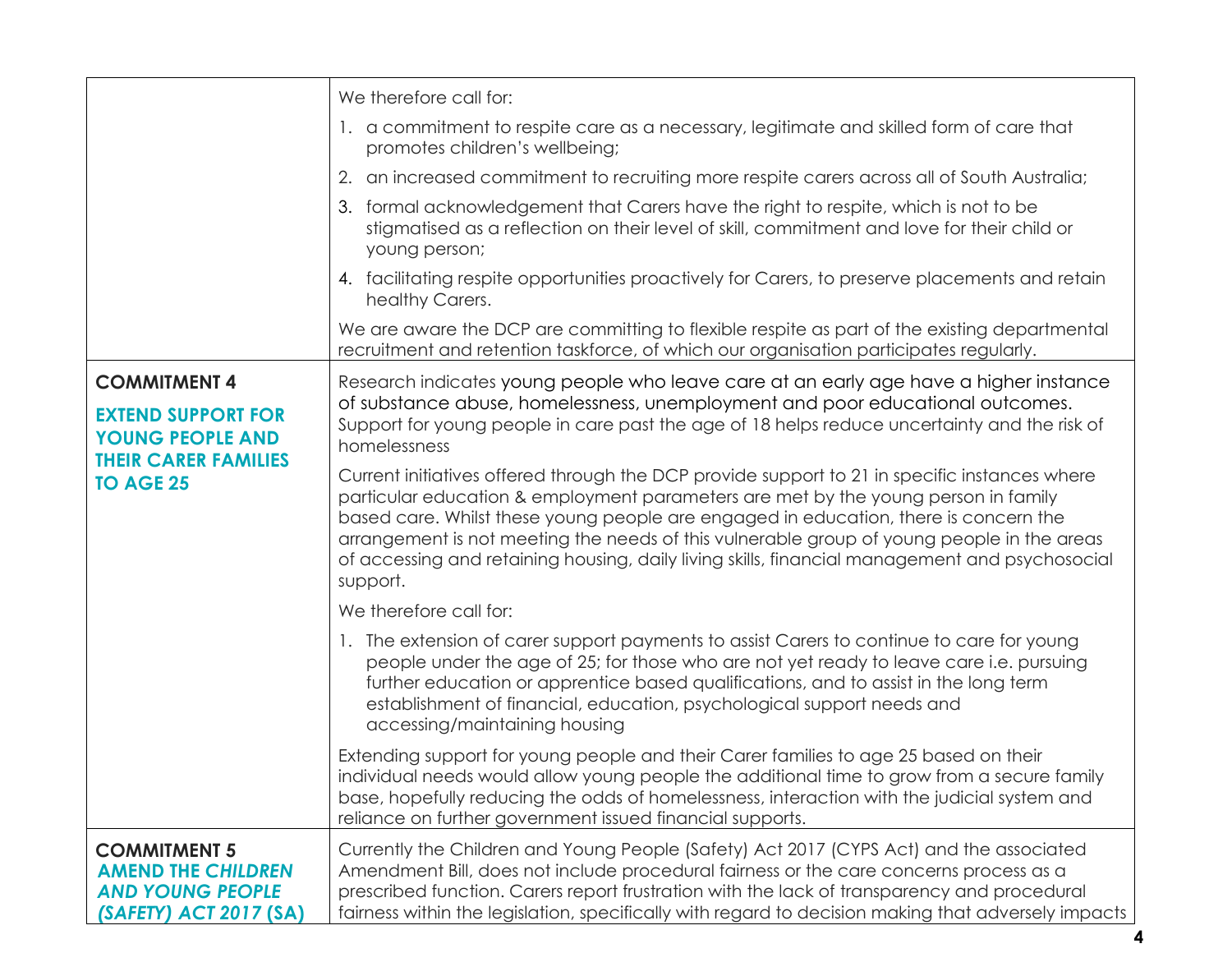| <b>TO INCLUDE PROCEDURAL</b><br><b>FAIRNESS AND CARE</b><br><b>CONCERNS AS A</b><br><b>PRESCRIBED FUNCTION</b>                  | Carer families. The Care Concerns process is not prescribed, therefore not considered a<br>reviewable decision, leaving Carers without the ability to request external binding oversight to<br>this decision making process.<br>Amendments to the CYPS Act will improve rights for foster and kinship carer families, and help                                                                                                                                                                                                                                                                                                                                                                                                                                                                                                                                           |
|---------------------------------------------------------------------------------------------------------------------------------|--------------------------------------------------------------------------------------------------------------------------------------------------------------------------------------------------------------------------------------------------------------------------------------------------------------------------------------------------------------------------------------------------------------------------------------------------------------------------------------------------------------------------------------------------------------------------------------------------------------------------------------------------------------------------------------------------------------------------------------------------------------------------------------------------------------------------------------------------------------------------|
|                                                                                                                                 | improve retention rates.                                                                                                                                                                                                                                                                                                                                                                                                                                                                                                                                                                                                                                                                                                                                                                                                                                                 |
|                                                                                                                                 | We therefore call for:                                                                                                                                                                                                                                                                                                                                                                                                                                                                                                                                                                                                                                                                                                                                                                                                                                                   |
|                                                                                                                                 | 1. the inclusion of care concerns as a prescribed function and the extension of the definition<br>of 'reviewable decision' to include a decision related to 'care concerns';                                                                                                                                                                                                                                                                                                                                                                                                                                                                                                                                                                                                                                                                                             |
|                                                                                                                                 | 2. the development of clear legislative requirements to direct the conduct and scope of<br>the Care Concerns Investigations Unit (CCIU), expressly setting out the purpose and<br>ambit of a CCIU investigation, the nature and extent of the unit's powers and<br>responsibilities and the rights and responsibilities of those it investigates;                                                                                                                                                                                                                                                                                                                                                                                                                                                                                                                        |
|                                                                                                                                 | 3. the embedding of the right to procedural fairness for Carers within the legislation.                                                                                                                                                                                                                                                                                                                                                                                                                                                                                                                                                                                                                                                                                                                                                                                  |
|                                                                                                                                 | We are aware the Department for Child Protection will consider the inclusion of care<br>concerns as a prescribed function in the scheduled legislation review in October 2022. We<br>request this be bought forward as a separate urgent amendment.                                                                                                                                                                                                                                                                                                                                                                                                                                                                                                                                                                                                                      |
| <b>COMMITMENT 6</b>                                                                                                             | There is a crucial need for current, local academic resources identifying national and                                                                                                                                                                                                                                                                                                                                                                                                                                                                                                                                                                                                                                                                                                                                                                                   |
| <b>FUND RESEARCH INTO</b><br><b>FOSTER AND KINSHIP</b><br><b>CARE; SUPPORT</b><br><b>INNOVATION AND BEST</b><br><b>PRACTICE</b> | international approaches to family-based care and sustainable, healthy placements for<br>children and young people. Research will support innovation and justify a range of system<br>improvements, with the potential to:<br>reduce multiple placements for children and young people in the care system;<br>increase stability and security for children and young people with their Carer families;<br>support new initiatives in pilot/trial project capacity (for example: exit interviews for<br>$\bullet$<br>foster and kinship carers delivered by peak representative body; applying early<br>intervention research learnings and outcomes to Family-based Care; mental health<br>and wellbeing support for Carers); and<br>support Carer families to better manage a range of issues, including challenging<br>behaviours and appropriate responses to trauma. |
|                                                                                                                                 | We therefore call for:                                                                                                                                                                                                                                                                                                                                                                                                                                                                                                                                                                                                                                                                                                                                                                                                                                                   |
|                                                                                                                                 | 1. a commitment to fund ongoing research into foster & kinship care specific to South<br>Australia, commissioned or auspiced by CF&KC-SA to ensure its relevance and to<br>directly address the support needs of Carers, children and families within state care.                                                                                                                                                                                                                                                                                                                                                                                                                                                                                                                                                                                                        |
| <b>COMMITMENT 7</b>                                                                                                             | As a voice for foster and kinship carers, CF&KC-SA offers an informed position on matters<br>that impact Carer families in a collaborative, assertive framework.                                                                                                                                                                                                                                                                                                                                                                                                                                                                                                                                                                                                                                                                                                         |
| <b>COLLABORATE WITH THE</b><br><b>PEAK REPRESENTATIVE</b>                                                                       | Through collaboration with our peak representative body, the child protection system can                                                                                                                                                                                                                                                                                                                                                                                                                                                                                                                                                                                                                                                                                                                                                                                 |